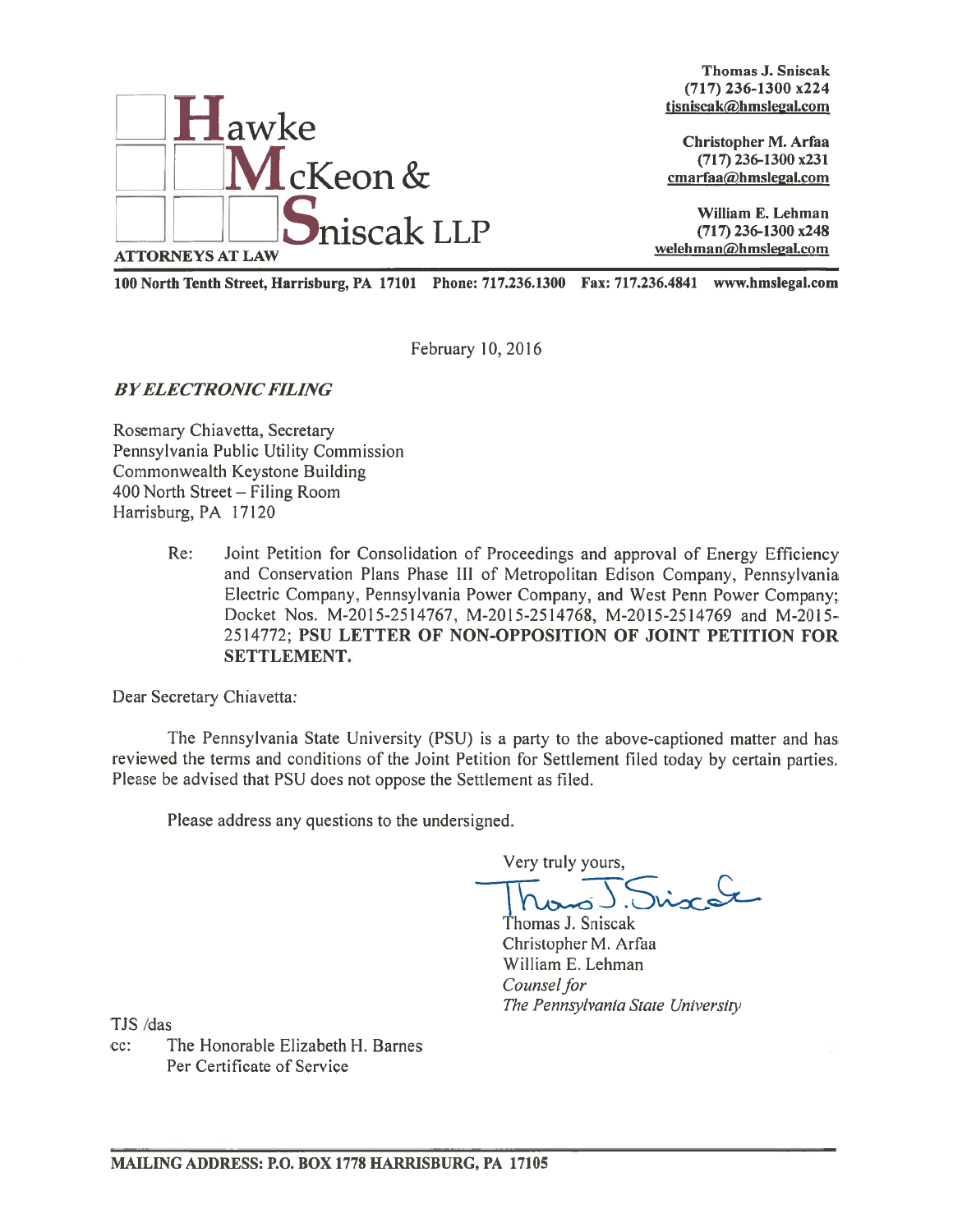## CERTIFICATE OF SERVICE

## M-2015-2514767, M-2015-2514768, M-2015-2514769 and M-2015-2514772

I hereby certify that I have this day served a true copy of the foregoing document upon the parties, listed below, in accordance with the requirements of 52 Pa. Code  $\S$  1.54 (relating to service by <sup>a</sup> party).

## VIA ELECTRONIC AND FIRST CLASS U.S. MAIL

Kathy J. Kolich, Esquire Kolich & Associates, LLC 1521 Hightower Drive Uniontown, OH 44685 kjklaw@yahoo.com

John L. Munsch, Esquire FirstEnergy Service Company \$00 Cabin Hill Drive Greensburg, PA 15601 jmunsch@firstenergvcorp.com

Patrick M. Cicero, Esquire Harry S. Geller, Esquire Joline Price, Esquire Elizabeth R. Marx, Esquire Pennsylvania Utility Law Project 118 Locust Street Harrisburg, PA 17101 pulp@palegalaid.net jpricepulp@palegalaid.net  $emaryulp( $\omega$ )<sub>p</sub>alegalaid.net$ 

Elizabeth Rose Triscari Deputy Small Business Advocate Office of Small Business Advocate 300 North Second Street, Suite 202 Harrisburg, PA 17101 etriscari@pa. g Christy M. Appleby, Esquire Darryl Lawrence, Esquire Office of Consumer Advocate 555 Walnut Street - 5<sup>th</sup> Floor Harrisburg, PA 17101-1923 cappleby@paoca.org dlawrence@paoca.org

Johnnie E. Simms, Esquire Director and Chief Prosecutor Bureau of Investigation & Enforcement Commonwealth Keystone Building 400 North Street, 2nd Floor West Harrisburg, PA 17 105-3265 iosimms@pa.gov